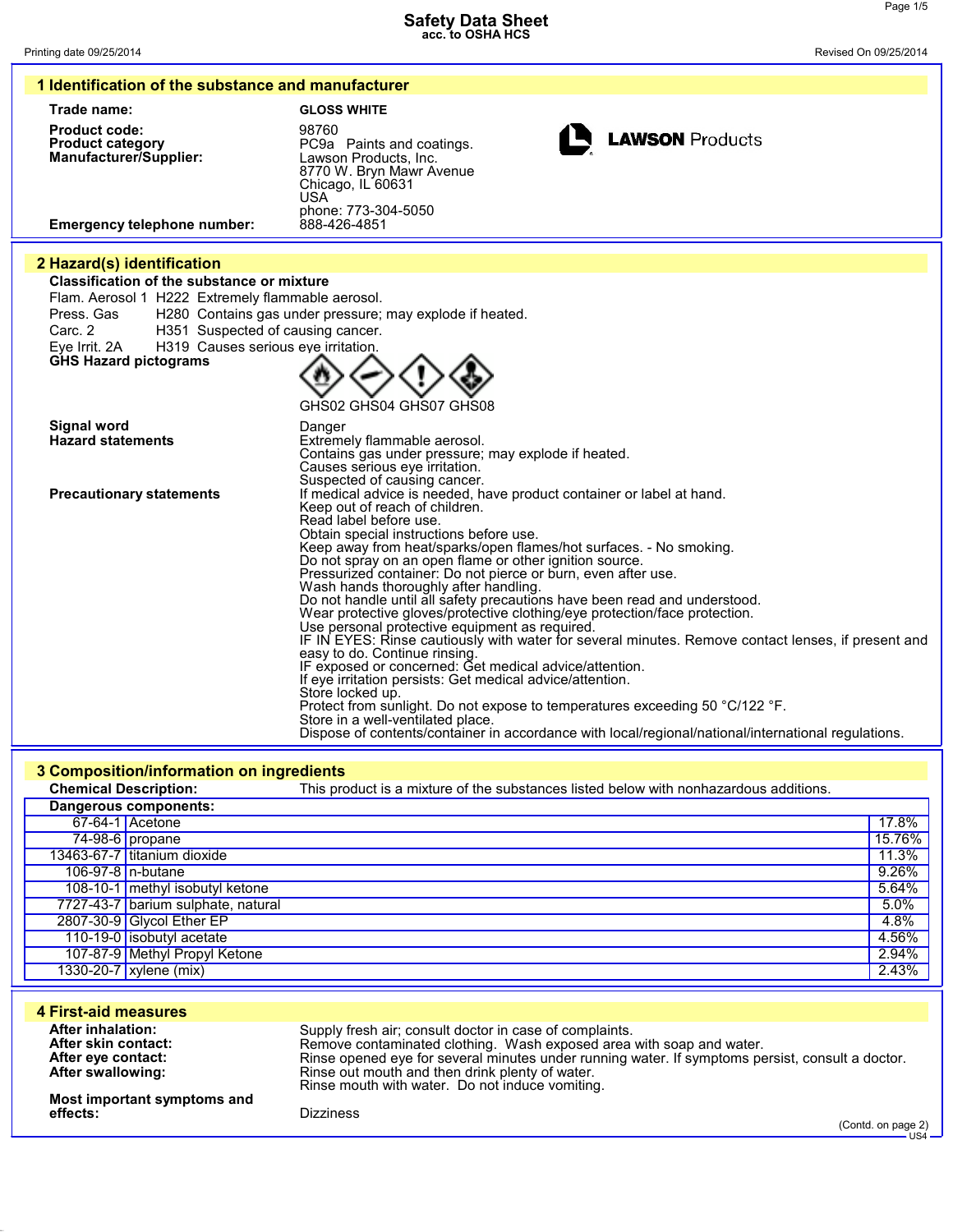Printing date 09/25/2014 Revised On 09/25/2014

 $\mathsf{L}$ 

| ـ |  |
|---|--|
|   |  |
|   |  |
|   |  |

| Trade name: GLOSS WHITE                                                                                       |                                                                                                                                           |  |
|---------------------------------------------------------------------------------------------------------------|-------------------------------------------------------------------------------------------------------------------------------------------|--|
| Indication of any immediate medical<br>attention needed:                                                      | (Contd. of page 1)<br>No further relevant information available.                                                                          |  |
| <b>5 Fire-fighting measures</b>                                                                               |                                                                                                                                           |  |
| <b>Extinguishing agents:</b>                                                                                  | CO2, sand, extinguishing powder, or water spray. Fight larger fires with water spray or alcohol                                           |  |
|                                                                                                               | resistant foam.                                                                                                                           |  |
| <b>Special hazards:</b>                                                                                       | CO2, extinguishing powder or water spray. Fight larger fires with water spray.<br>Can form explosive gas-air mixtures.                    |  |
| Protective equipment for                                                                                      |                                                                                                                                           |  |
| firefighters:                                                                                                 | A respiratory protective device may be necessary.                                                                                         |  |
|                                                                                                               |                                                                                                                                           |  |
| <b>6 Accidental release measures</b>                                                                          |                                                                                                                                           |  |
| Personal precautions, protective                                                                              |                                                                                                                                           |  |
| equipment and emergency                                                                                       |                                                                                                                                           |  |
| procedures:                                                                                                   | Wear protective equipment. Keep unprotected persons away.<br>Use respiratory protective device against the effects of fumes/dust/aerosol. |  |
| <b>Methods and material for</b>                                                                               |                                                                                                                                           |  |
| containment and cleaning up:                                                                                  | Absorb liquid components with liquid-binding material.                                                                                    |  |
|                                                                                                               |                                                                                                                                           |  |
| <b>7 Handling and storage</b>                                                                                 |                                                                                                                                           |  |
| Precautions for safe handling                                                                                 | Use only in well ventilated areas.                                                                                                        |  |
| <b>Storage requirements:</b>                                                                                  | Keep away from sources of heat and direct sunlight. Do not warehouse in subfreezing conditions.<br>Store locked up.                       |  |
|                                                                                                               |                                                                                                                                           |  |
| 8 Exposure controls/personal protection                                                                       |                                                                                                                                           |  |
| Components with limit values that require monitoring at the workplace:                                        |                                                                                                                                           |  |
| 67-64-1 Acetone                                                                                               |                                                                                                                                           |  |
| PEL (USA) Long-term value: 2400 mg/m <sup>3</sup> , 1000 ppm                                                  |                                                                                                                                           |  |
| REL (USA) Long-term value: 590 mg/m <sup>3</sup> , 250 ppm                                                    |                                                                                                                                           |  |
| TLV (USA) Short-term value: (1782) NIC-1187 mg/m <sup>3</sup> , (750) NIC-500 ppm                             |                                                                                                                                           |  |
|                                                                                                               | Long-term value: (1188) NIC-594 mg/m <sup>3</sup> , (500) NIC-250 ppm                                                                     |  |
| <b>BEI</b><br>74-98-6 propane                                                                                 |                                                                                                                                           |  |
| PEL (USA) Long-term value: 1800 mg/m <sup>3</sup> , 1000 ppm                                                  |                                                                                                                                           |  |
| REL (USA) Long-term value: 1800 mg/m <sup>3</sup> , 1000 ppm                                                  |                                                                                                                                           |  |
| TLV (USA) refer to Appendix F                                                                                 |                                                                                                                                           |  |
| 106-97-8 n-butane                                                                                             |                                                                                                                                           |  |
| REL (USA) Long-term value: 1900 mg/m <sup>3</sup> , 800 ppm                                                   |                                                                                                                                           |  |
| TLV (USA) Short-term value: 2370 mg/m <sup>3</sup> , 1000 ppm                                                 |                                                                                                                                           |  |
| 108-10-1 methyl isobutyl ketone                                                                               |                                                                                                                                           |  |
| PEL (USA) Long-term value: 410 mg/m <sup>3</sup> , 100 ppm                                                    |                                                                                                                                           |  |
| REL (USA) Short-term value: 300 mg/m <sup>3</sup> , 75 ppm<br>Long-term value: 205 mg/m <sup>3</sup> , 50 ppm |                                                                                                                                           |  |
| TLV (USA) Short-term value: 307 mg/m <sup>3</sup> , 75 ppm                                                    |                                                                                                                                           |  |
| Long-term value: 82 mg/m <sup>3</sup> , 20 ppm                                                                |                                                                                                                                           |  |
| <b>BEI</b>                                                                                                    |                                                                                                                                           |  |
| 7727-43-7 barium sulphate, natural                                                                            |                                                                                                                                           |  |
| PEL (USA) Long-term value: 15* 5** mg/m <sup>3</sup><br>*total dust **respirable fraction                     |                                                                                                                                           |  |
| REL (USA) Long-term value: 10* 5** mg/m <sup>3</sup>                                                          |                                                                                                                                           |  |
| *total dust **respirable fraction                                                                             |                                                                                                                                           |  |
| TLV (USA) Long-term value: 5* mg/m <sup>3</sup>                                                               |                                                                                                                                           |  |
| *inhalable fraction; E<br>110-19-0 isobutyl acetate                                                           |                                                                                                                                           |  |
| PEL (USA) Long-term value: 700 mg/m <sup>3</sup> , 150 ppm                                                    |                                                                                                                                           |  |
| REL (USA) Long-term value: 700 mg/m <sup>3</sup> , 150 ppm                                                    |                                                                                                                                           |  |
| TLV (USA) Long-term value: 713 mg/m <sup>3</sup> , 150 ppm                                                    |                                                                                                                                           |  |
| 107-87-9 Methyl Propyl Ketone                                                                                 |                                                                                                                                           |  |
| PEL (USA) Long-term value: 700 mg/m <sup>3</sup> , 200 ppm                                                    |                                                                                                                                           |  |
| REL (USA) Long-term value: 530 mg/m <sup>3</sup> , 150 ppm                                                    |                                                                                                                                           |  |
| TLV (USA) Short-term value: 529 mg/m <sup>3</sup> , 150 ppm                                                   |                                                                                                                                           |  |
| 1330-20-7 xylene (mix)                                                                                        |                                                                                                                                           |  |
| PEL (USA) Long-term value: 435 mg/m <sup>3</sup> , 100 ppm                                                    |                                                                                                                                           |  |
|                                                                                                               | (Contd. on page 3)                                                                                                                        |  |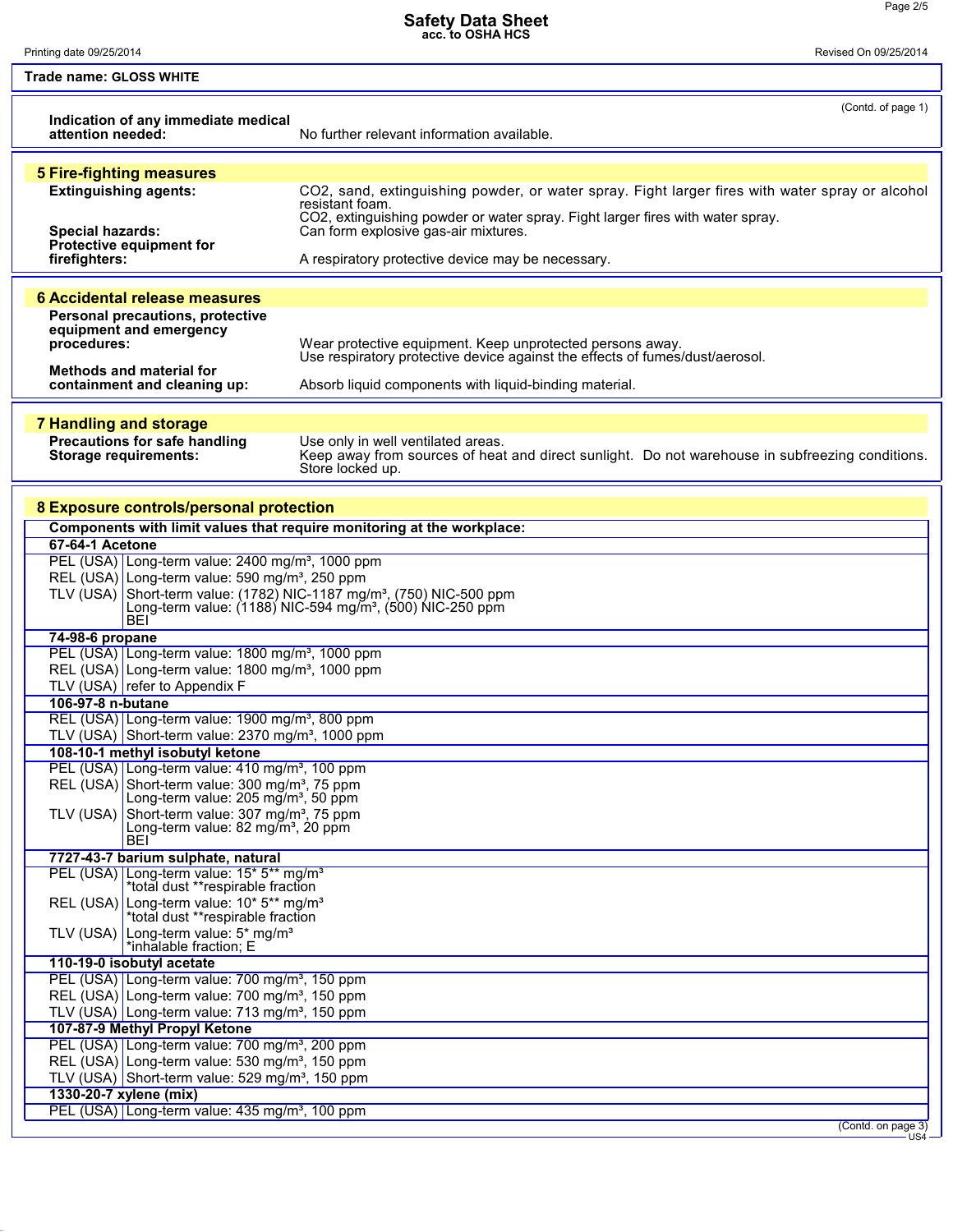| Printing date 09/25/2014                                                           | Revised On 09/25/2014                            |                                                                                                                                                                                             |
|------------------------------------------------------------------------------------|--------------------------------------------------|---------------------------------------------------------------------------------------------------------------------------------------------------------------------------------------------|
| Trade name: GLOSS WHITE                                                            |                                                  |                                                                                                                                                                                             |
|                                                                                    |                                                  |                                                                                                                                                                                             |
| REL (USA) Short-term value: 655 mg/m <sup>3</sup> , 150 ppm                        |                                                  | (Contd. of page 2)                                                                                                                                                                          |
|                                                                                    | Long-term value: $435 \text{ mg/m}^3$ , 100 ppm  |                                                                                                                                                                                             |
| TLV (USA) Short-term value: $651 \text{ mg/m}^3$ , 150 ppm                         | Long-term value: 434 mg/m <sup>3</sup> , 100 ppm |                                                                                                                                                                                             |
| BEI                                                                                |                                                  |                                                                                                                                                                                             |
| Ingredients with biological limit values:                                          |                                                  |                                                                                                                                                                                             |
| 67-64-1 Acetone                                                                    |                                                  |                                                                                                                                                                                             |
| BEI (USA) 50 mg/L<br>Medium: urine                                                 |                                                  |                                                                                                                                                                                             |
| Time: end of shift                                                                 |                                                  |                                                                                                                                                                                             |
| Parameter: Acetone (nonspecific)                                                   |                                                  |                                                                                                                                                                                             |
| 108-10-1 methyl isobutyl ketone<br>BEI (USA) 1 mg/L                                |                                                  |                                                                                                                                                                                             |
| Medium: urine                                                                      |                                                  |                                                                                                                                                                                             |
| Time: end of shift<br>Parameter: MIBK                                              |                                                  |                                                                                                                                                                                             |
| 1330-20-7 xylene (mix)                                                             |                                                  |                                                                                                                                                                                             |
| BEI (USA) 1.5 g/g creatinine                                                       |                                                  |                                                                                                                                                                                             |
| Medium: urine<br>Time: end of shift                                                |                                                  |                                                                                                                                                                                             |
| Parameter: Methylhippuric acids                                                    |                                                  |                                                                                                                                                                                             |
| <b>Hygienic protection:</b>                                                        |                                                  | Keep away from foodstuffs and animal feed. Wash hands after use.<br>Immediately remove all soiled and contaminated clothing.                                                                |
|                                                                                    |                                                  | Wash hands after use.                                                                                                                                                                       |
|                                                                                    |                                                  | Avoid contact with the eyes and skin.<br>Do not eat or drink while working.                                                                                                                 |
| <b>Breathing equipment:</b>                                                        |                                                  | A respirator is generally not necessary when using this product outdoors or in large open areas. In                                                                                         |
|                                                                                    |                                                  | cases where short and/or long term overexposure exists, a charcoal filter respirator should be worn.                                                                                        |
| Hand protection:                                                                   |                                                  | If you suspect overexposure conditions exist, please consult an authority on chemical hygeine.<br>Protective gloves. The glove material must be impermeable and resistant to the substance. |
| Eye protection:                                                                    |                                                  | Tightly sealed goggles                                                                                                                                                                      |
|                                                                                    |                                                  |                                                                                                                                                                                             |
| 9 Physical and chemical properties                                                 |                                                  |                                                                                                                                                                                             |
| Appearance:<br>Odor:                                                               |                                                  | Aerosol.<br>Aromatic                                                                                                                                                                        |
| <b>Odor threshold:</b>                                                             |                                                  | Not determined.                                                                                                                                                                             |
| pH-value:                                                                          |                                                  | Not determined.                                                                                                                                                                             |
| Melting point/Melting range<br><b>Boiling point:</b>                               |                                                  | Undetermined.<br>-44 °C (-47 °F)                                                                                                                                                            |
| <b>Flash point:</b>                                                                |                                                  | $-19 °C (-2 °F)$                                                                                                                                                                            |
| Flammability (solid, gas):                                                         |                                                  | Extremely flammable.                                                                                                                                                                        |
| <b>Decomposition temperature:</b>                                                  |                                                  | Not determined.                                                                                                                                                                             |
| Auto igniting:                                                                     |                                                  | Product is not self-igniting.                                                                                                                                                               |
| Danger of explosion:                                                               |                                                  | In use, may form flammable/explosive vapour-air mixture.                                                                                                                                    |
| <b>Lower Explosion Limit:</b><br><b>Upper Explosion Limit:</b>                     |                                                  | 1.7 Vol %<br>10.9 Vol %                                                                                                                                                                     |
| Vapor pressure:                                                                    |                                                  | Not determined.                                                                                                                                                                             |
| <b>Relative Density:</b>                                                           |                                                  | Between 0.77 and 0.85 (Water equals 1.00)                                                                                                                                                   |
| Vapour density                                                                     |                                                  | Not determined.                                                                                                                                                                             |
| <b>Evaporation rate</b><br>Partition coefficient: n-octonal/water: Not determined. |                                                  | Not applicable.                                                                                                                                                                             |
| Solubility:                                                                        |                                                  | Not determined.                                                                                                                                                                             |
| <b>Viscosity:</b>                                                                  |                                                  | Not determined.                                                                                                                                                                             |
| <b>VOC content:</b>                                                                |                                                  | 497.1 g/l / 4.15 lb/gl                                                                                                                                                                      |
| VOC content (less exempt solvents): 46.1 %<br><b>MIR Value:</b>                    |                                                  | 1.05                                                                                                                                                                                        |
| <b>Solids content:</b>                                                             |                                                  | 35.4 %                                                                                                                                                                                      |
|                                                                                    |                                                  |                                                                                                                                                                                             |
| <b>10 Stability and reactivity</b>                                                 |                                                  |                                                                                                                                                                                             |
| <b>Reactivity:</b>                                                                 |                                                  | Stable at normal temperatures.                                                                                                                                                              |
| <b>Conditions to avoid:</b>                                                        |                                                  | Do not allow can to exceed 120 degrees Fahrenheit. Do not warehouse in subfreezing                                                                                                          |

|                                            | temperatures.                              |
|--------------------------------------------|--------------------------------------------|
| <b>Chemical stability:</b>                 | Not fully evaluated.                       |
| <b>Possibility of hazardous reactions:</b> | No dangerous reactions known.              |
| Incompatible materials:                    | No further relevant information available. |

Ļ

ţ

(Contd. on page 4) US4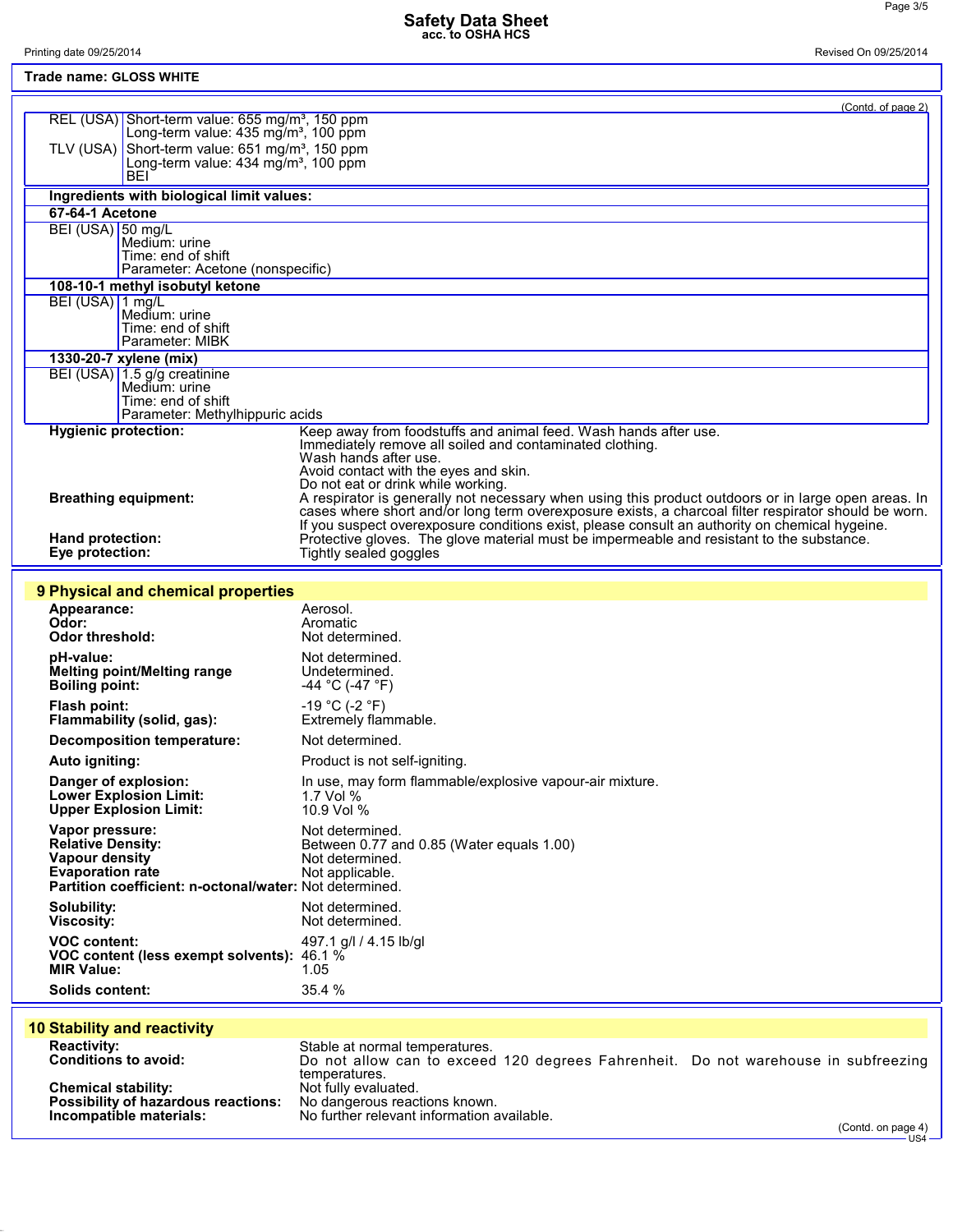Printing date 09/25/2014 Revised On 09/25/2014

| <b>Trade name: GLOSS WHITE</b>                                                                 |                                                                                             |                                                                                                                                            |  |
|------------------------------------------------------------------------------------------------|---------------------------------------------------------------------------------------------|--------------------------------------------------------------------------------------------------------------------------------------------|--|
|                                                                                                | Hazardous decomposition:                                                                    | (Contd. of page 3)<br>No dangerous decomposition products known.                                                                           |  |
|                                                                                                | <b>11 Toxicological information</b>                                                         |                                                                                                                                            |  |
|                                                                                                | LD/LC50 values that are relevant for classification:                                        |                                                                                                                                            |  |
|                                                                                                | 13463-67-7 titanium dioxide                                                                 |                                                                                                                                            |  |
|                                                                                                | LD <sub>50</sub><br>>20000 mg/kg (rat)<br>Oral                                              |                                                                                                                                            |  |
|                                                                                                | LD <sub>50</sub><br>>10000 mg/kg (rbt)<br>Dermal<br>Inhalative LC50/4 h $>6.82$ mg/l (rat)  |                                                                                                                                            |  |
|                                                                                                | 106-97-8 n-butane                                                                           |                                                                                                                                            |  |
|                                                                                                | Inhalative LC50/4 h 658 mg/l (rat)                                                          |                                                                                                                                            |  |
|                                                                                                | 108-10-1 methyl isobutyl ketone                                                             |                                                                                                                                            |  |
|                                                                                                | <b>LD50</b><br>2100 mg/kg (rat)<br>Oral<br>LD <sub>50</sub><br>16000 mg/kg (rab)<br>Dermal  |                                                                                                                                            |  |
|                                                                                                | Inhalative LC50/4 h 8.3-16.6 mg/l (rat)                                                     |                                                                                                                                            |  |
|                                                                                                | 110-19-0 isobutyl acetate                                                                   |                                                                                                                                            |  |
|                                                                                                | Oral<br>LD50<br>4763 mg/kg (rbt)                                                            |                                                                                                                                            |  |
|                                                                                                | 1330-20-7 xylene (mix)<br>8700 mg/kg (rat)<br>Oral<br>LD <sub>50</sub>                      |                                                                                                                                            |  |
|                                                                                                | LD <sub>50</sub><br>2000 mg/kg (rbt)<br>Dermal                                              |                                                                                                                                            |  |
|                                                                                                | Inhalative LC50/4 h 6350 mg/l (rat)                                                         |                                                                                                                                            |  |
|                                                                                                | Information on toxicological effects: No data available.                                    |                                                                                                                                            |  |
|                                                                                                | Sensitization:                                                                              | No sensitizing effects known.                                                                                                              |  |
|                                                                                                | <b>Carcinogenic categories</b><br><b>IARC (International Agency for Research on Cancer)</b> |                                                                                                                                            |  |
|                                                                                                | 13463-67-7 titanium dioxide                                                                 | 2B                                                                                                                                         |  |
|                                                                                                | 108-10-1 methyl isobutyl ketone                                                             | 2B                                                                                                                                         |  |
|                                                                                                | 1330-20-7 xylene (mix)                                                                      | 3                                                                                                                                          |  |
|                                                                                                | <b>NTP (National Toxicology Program)</b>                                                    |                                                                                                                                            |  |
|                                                                                                | None of the ingredients is listed.                                                          |                                                                                                                                            |  |
|                                                                                                | <b>OSHA-Ca (Occupational Safety &amp; Health Administration)</b>                            |                                                                                                                                            |  |
|                                                                                                | None of the ingredients is listed.                                                          |                                                                                                                                            |  |
|                                                                                                |                                                                                             |                                                                                                                                            |  |
|                                                                                                | <b>12 Ecological information</b><br><b>Aquatic toxicity:</b>                                | Hazardous for water, do not empty into drains.                                                                                             |  |
|                                                                                                | Persistence and degradability:                                                              | The product is degradable after prolonged exposure to natural weathering processes.                                                        |  |
|                                                                                                | <b>Bioaccumulative potential:</b><br><b>Mobility in soil:</b>                               | No further relevant information available.<br>No further relevant information available.                                                   |  |
|                                                                                                | Other adverse effects:                                                                      | No further relevant information available.                                                                                                 |  |
|                                                                                                |                                                                                             |                                                                                                                                            |  |
|                                                                                                | <b>13 Disposal considerations</b>                                                           |                                                                                                                                            |  |
|                                                                                                |                                                                                             | Dispose of in accordance with local, state, and federal regulations. Do not puncture, incinerate, or compact. Partially empty cans must be |  |
|                                                                                                | <b>Recommendation:</b>                                                                      | disposed of responsibly. Do not heat or cut empty containers with electric or gas torches.<br>Completely empty cans should be recycled.    |  |
|                                                                                                |                                                                                             |                                                                                                                                            |  |
|                                                                                                | <b>14 Transport information</b>                                                             |                                                                                                                                            |  |
|                                                                                                | <b>UN-Number</b>                                                                            | <b>UN1950</b>                                                                                                                              |  |
|                                                                                                | <b>DOT</b><br><b>ADR</b>                                                                    | Aerosols, flammable<br>1950 Aerosols                                                                                                       |  |
|                                                                                                | Transport hazard class(es):                                                                 |                                                                                                                                            |  |
|                                                                                                | <b>Class</b>                                                                                | 2.1                                                                                                                                        |  |
|                                                                                                | <b>Marine pollutant:</b><br>Special precautions for user:                                   | No<br>Warning: Gases                                                                                                                       |  |
|                                                                                                | <b>EMS Number:</b>                                                                          | $F-D.S-U$                                                                                                                                  |  |
|                                                                                                | <b>Packaging Group:</b><br><b>UN "Model Regulation":</b>                                    | UN1950, Aerosols, 2.1                                                                                                                      |  |
|                                                                                                |                                                                                             |                                                                                                                                            |  |
|                                                                                                | <b>15 Regulatory information</b>                                                            |                                                                                                                                            |  |
|                                                                                                | SARA Section 355 (extremely hazardous substances):                                          |                                                                                                                                            |  |
|                                                                                                | None of the ingredients in this product are listed.                                         |                                                                                                                                            |  |
| <b>SARA Section 313 (Specific toxic chemical listings):</b><br>108-10-1 methyl isobutyl ketone |                                                                                             |                                                                                                                                            |  |
|                                                                                                |                                                                                             |                                                                                                                                            |  |
|                                                                                                | 7727-43-7 barium sulphate, natural<br>1330-20-7 xylene (mix)                                |                                                                                                                                            |  |
|                                                                                                |                                                                                             |                                                                                                                                            |  |